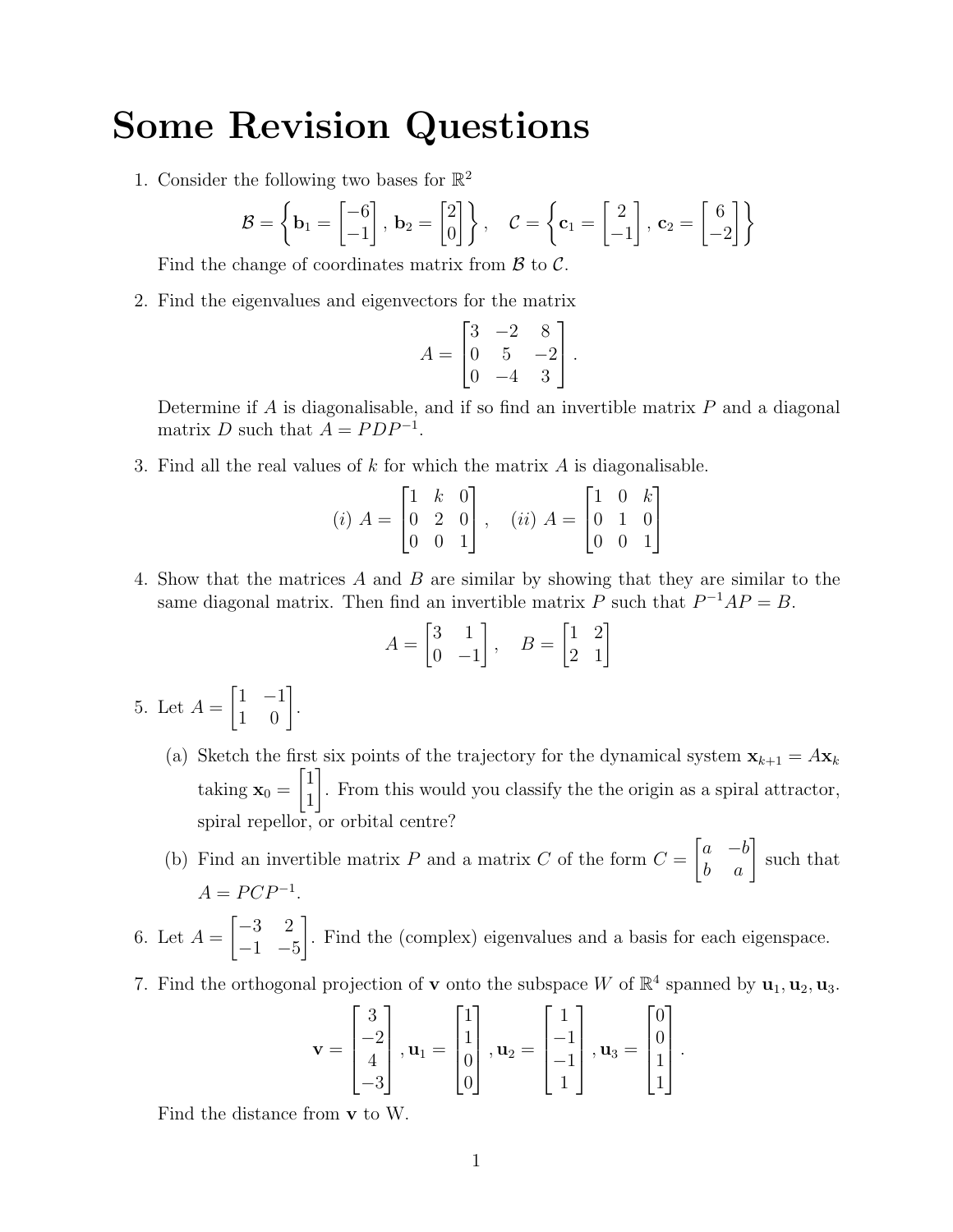8. Find all possible values of a, b in  $\mathbb R$  for which the  $2 \times 2$  matrix

$$
U = \left[ \begin{array}{cc} a & \frac{2}{\sqrt{5}} \\ b & \frac{1}{\sqrt{5}} \end{array} \right]
$$

is orthogonal.

9. A dynamical system is described by the matrix equation  $\mathbf{x}_{k+1} = A\mathbf{x}_k$  where the matrix A is given by

$$
A = \begin{bmatrix} 0.5 & 0.2 \\ -0.5 & 1.2 \end{bmatrix}.
$$

The matrix A has eigenvalues 1 and 0.7.

(a) Find the eigenvectors of A.

(b) If 
$$
\mathbf{x}_0 = \begin{bmatrix} 4 \\ 7 \end{bmatrix}
$$
, find the long term behaviour of the dynamical system.

- 10. On any given day, a student is either healthy or ill. Of the students who are healthy today, 90% will be healthy tomorrow. Of the students who are ill today, 30% will be ill tomorrow.
	- (a) Construct the stochastic matrix for this situation.
	- (b) Suppose that 20% of the students are ill on Monday. What percentage of the students are likely to be ill on Wednesday?
	- (c) In the long run what fraction of the students are expected to be healthy?
- 11.  $T: M_{2\times 2} \to M_{2\times 2}$  is given by

$$
T(A) = AB - BA
$$

where  $B =$  $\begin{bmatrix} 1 & 1 \\ 0 & 1 \end{bmatrix}$  and  $A =$  $\begin{bmatrix} a & b \\ c & d \end{bmatrix}$ .

(a) Find the matrix of  $T$  with respect to the "standard" basis for  $M_{2\times2}$ :

$$
\mathcal{B} = \left\{ \begin{bmatrix} 1 & 0 \\ 0 & 0 \end{bmatrix}, \begin{bmatrix} 0 & 1 \\ 0 & 0 \end{bmatrix}, \begin{bmatrix} 0 & 0 \\ 1 & 0 \end{bmatrix}, \begin{bmatrix} 0 & 0 \\ 0 & 1 \end{bmatrix} \right\}
$$

- (b) Find a basis for the kernel of T.
- (c) Explain why  $T$  is not one to one.
- (d) Find a basis for the range of T.
- (e) Explain why  $T$  is not onto.

12.  $T: \mathbb{P}_2 \to \mathbb{P}_2$  is given by

$$
T(p(x)) = p(3x + 2).
$$